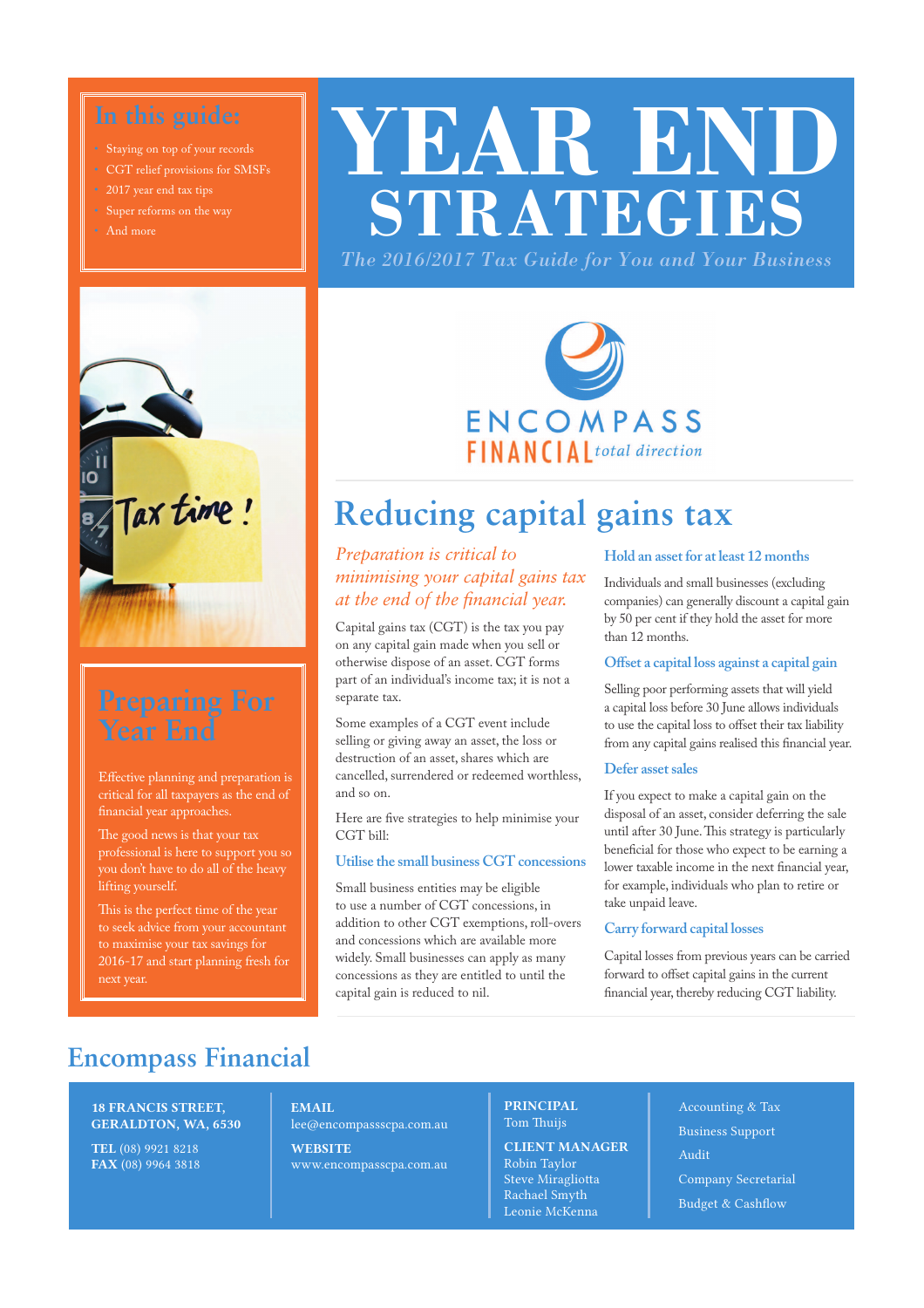## **Claiming depreciation on investment property**

*Rental property investors have access to a range of tax strategies. One such strategy, which is often underutilised, is claiming depreciation as a tax deduction.*

Property expenses, such as depreciation and capital works expenditure, can be deducted over a number years, adding to a significant return for property investors come tax time.

## **Staying on top of your records**

## *A good record keeping system is essential for small business owners.*

Staying on top of your records helps to manage cash flow and prepare your business activity statements (BAS) and tax returns more easily.

In addition to keeping basic legal records, such as banking, expense and sales records; businesses should keep the following records to maximise their tax return at the end of the financial year:

**Employee and contractor records**

You will need to keep details of any tax file number (TFN) declarations and withholding declaration forms; wages, allowances and other payments made to workers; superannuation contributions; fringe benefits; tax deducted and employment contracts.

### **Depreciation**

A worksheet should be kept to calculate the decreasing value of your assets (depreciating assets). Be sure to include any relevant details such as original purchase agreements or tax invoices etc.

### **Capital gains tax (CGT) records**

Records must be kept if you have acquired or disposed of an asset. You must keep records of every transaction, event or circumstance that may be relevant to working out whether you have made a capital gain or loss from a CGT event.

Property investors can utilise the services of a qualified quantity surveyor to inspect their property and prepare a depreciation schedule to ensure they are maximising these deductions. In addition, the cost of a depreciation schedule is tax deductible.

A quantity surveyor will focus on two main elements in a depreciation schedule:

### **Depreciating assets**

Rental property investors can claim a deduction for the decline in value of certain items (depreciating assets) acquired as part of the purchase of the property or subsequently purchased for the property.

The ATO considers a depreciating asset as an asset that has a limited effective life and can reasonably be expected to decline in value over the time it is used, for example, freestanding furniture, stoves, washing machines and television sets.

For assets costing \$300 or less, investors can claim an immediate deduction for the entire cost. However, this deduction cannot be claimed if the asset is one of a set of assets that together cost more than \$300. Depreciating assets valued at less than \$1,000 can be grouped in a low-value asset pool and depreciated together.

### **Capital works deductions**

If you own a residential rental property which was built after 17 July 1985, you may be able to claim capital works deductions for construction costs.

Capital works deductions are income tax deductions that can be claimed for expenses such as:

- building construction costs for example, adding a room, garage, patio or pergola
- $\blacksquare$  the cost of altering a building i.e., removing or adding an internal wall
- $\blacksquare$  the cost of capital improvements to the surrounding property.

These deductions are usually spread over a period of 40 years. A deduction may also be available for structural improvements, such as sealed driveways and retaining walls, if work began after 26 February 1992.

Depending on the date the capital works began, the deduction rate is 2.5 per cent or 4 per cent (adjusted for part-year claims). Capital works deductions can only be claimed for the period in which the property is rented or is available for rent and cannot exceed the construction expenditure.

## **CGT relief provisions for SMSFs**

*Self-managed super funds can access capital gains tax (CGT) relief to provide temporary relief from certain capital gains arising as a result of trustees complying with the super reforms commencing on 1 July 2017.*

The CGT relief provisions have been made available to preserve the income tax exemption for certain, accrued capital gains which would have been exempt if the underlying CGT assets had been disposed of before a member transfers to comply with the transfer balance cap and before the changed treatment of TRIS's.

Transitional CGT relief is available for certain CGT assets held by a complying SMSF at all times between the start of 9 November 2016, to 'just before' 1 July 2017. However, the CGT assets eligible for the relief depend on whether the fund uses the segregated or proportionate method for the 2016-17 income year.

Trustees need to be aware that CGT relief is not automatic - it must be elected by a trustee on an asset-by-asset basis. SMSF trustees

will need to review their fund's circumstances and determine if CGT relief is available and appropriate. If trustees do decide to obtain CGT relief, trustees must advise the ATO in the approved form on, or before, the day they are required to lodge their fund's 2016-17 income tax return.

As the decision is irrevocable, careful planning is required. Trustees should contact our office if they are unsure if CGT relief is suitable for their circumstances.

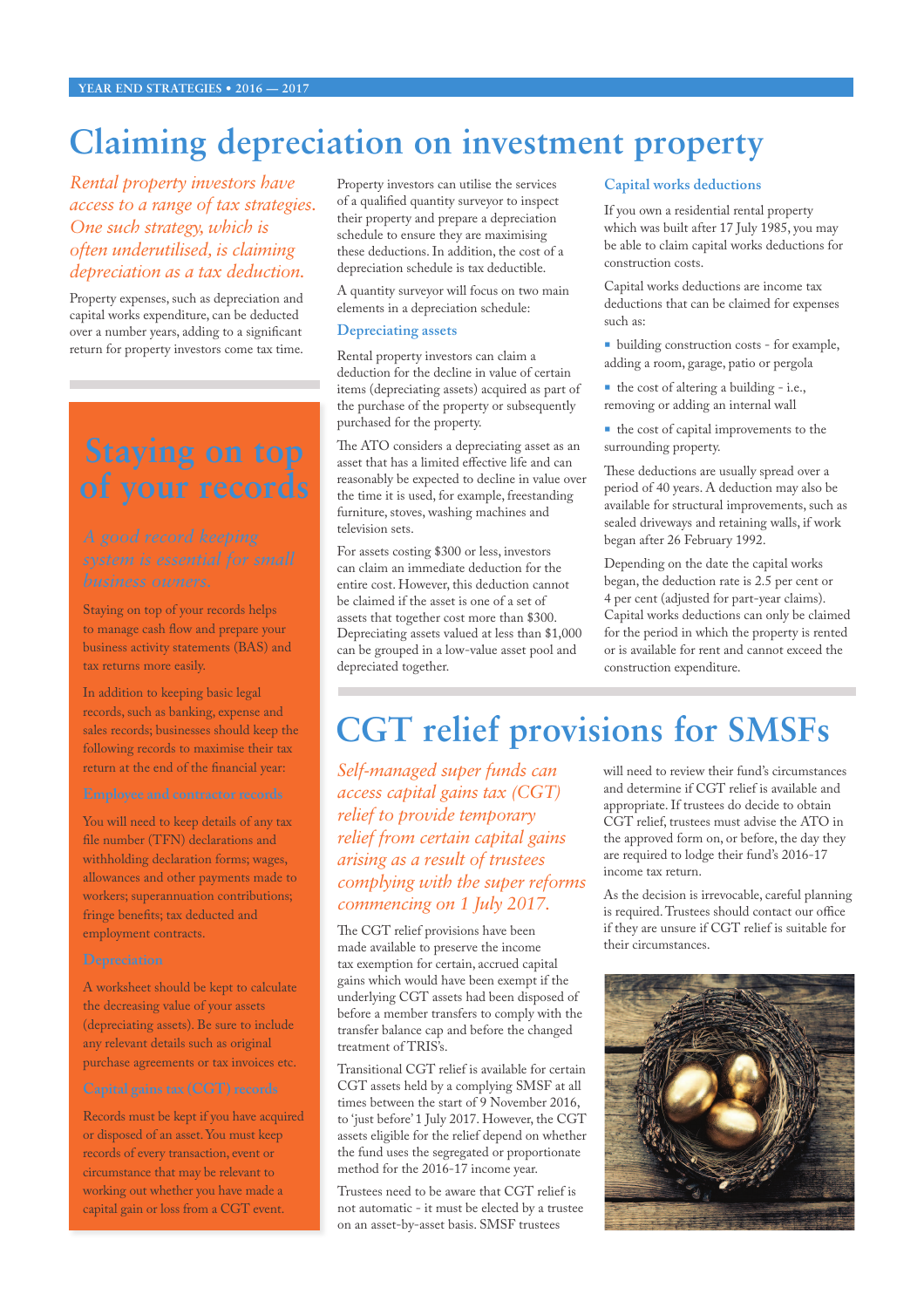## **Tax tips for property investors**

*The end of the financial year is a great time for property investors to take the opportunity to minimise their tax obligations.* 

Here are five tax tips to consider this tax time:

**Claim travel expenses:** The cost of travelling to inspect a property, carry out maintenance, undertake repairs or collect the rent can be claimed as a tax deduction.

**Apportion expenses:** If your rental property is only available for rent for part of the year; only part of the property is available to rent; or the property is rented at non-commercial rates, you must apportion your expenses to determine the deductible amounts.

**PAYG** variation: A PAYG variation allows investors to vary income tax withholding to access their end-of-year tax refund throughout the year rather than as a lump sum. This can help investors meet their cash 3ow demands.

**Interest:** Investors can claim the interest on the loan used to purchase a rental property or depreciating asset for the rental property; make renovations or repairs to the property; or used to purchase land to build a rental property. Pre-paying interest (up to 12 months in advance) brings forward deductions to the current income year.

**Prepaid expenses:** Consider pre-paying any expenditure, such as repairs, rates and levies, to maximise the current financial year's deductions. Remember, initial repairs to an established property are not deductible.



## **2017 year end tax tips**



Selling poor performing assets may enable you to bring forward a tax loss that can be offset against any capital gains made throughout the financial year.

To obtain a bad debt deduction, a debt must not be merely doubtful and must be written off as bad during the year of income in which the deduction is claimed. The debt must have been previously included as assessable income.

Trustees are required to make trust resolutions before 30 June in relation to how trust income will be distributed among beneficiaries.

For small businesses, you can bring forward operating expenses, such as rent, insurance, repairs and office supplies that cover a period of no more than 12 months.



Review your super strategies before year

end to maximise your contribution caps, roll-over capital gains and review your eligibility for the spouse contribution tax offset and government co-contributions.

Slow moving, damaged and obsolete stock must be written off prior to 30 June to claim a tax deduction.

Self-education expenses, such as course fees, textbooks, stationery, etc. are tax deductible if your study is work-related or if you receive a taxable bonded scholarship.

Capital gains tax (CGT) concessions may apply to small businesses when an active asset is disposed of. There are four types of concessions; small businesses can apply as many concessions they are entitled to until the capital gain is reduced to nil.

Employers must pay all superannuation

guarantee contributions for employees before 30 June to receive a tax deduction in 2017.

Small businesses should review their PAYG income tax instalments and notify the ATO if expected profit will be higher or lower than previous financial years.



Individuals operating businesses from home may be entitled to claim deductions for a number of expenses including room utilities, business phone costs, occupancy, and motor vehicle expenses.



After 1 July 2016, small business owners have greater flexibility in changing the legal structure of their business. Small businesses can defer gains or losses that would otherwise be realised when business assets are transferred from one entity to another.